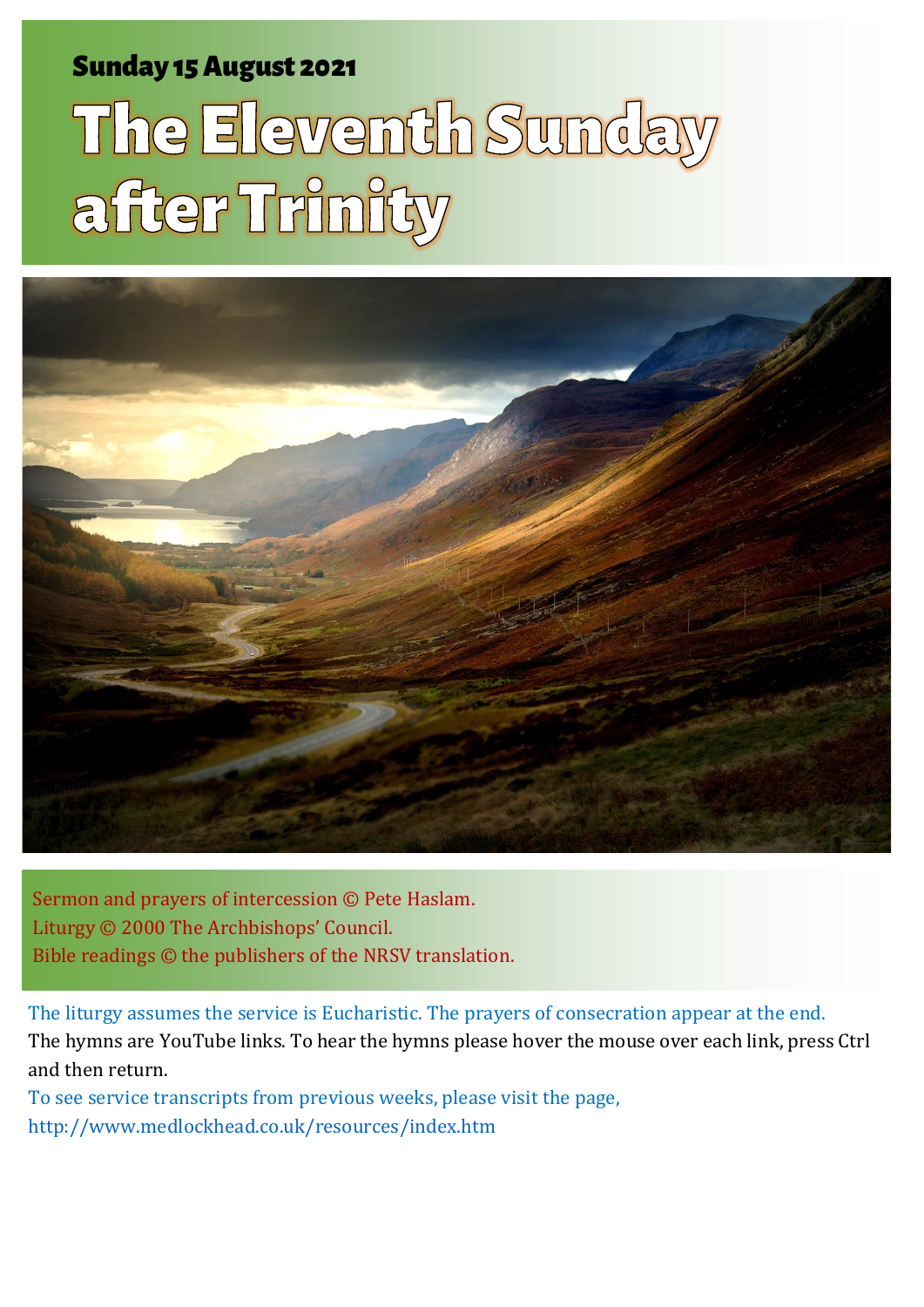#### **Introduction and welcome**

| <b>HYMN 1 Be thou my vision</b> | (please click on this link to hear the hymn) |  |
|---------------------------------|----------------------------------------------|--|
|                                 |                                              |  |

#### **The Welcome**

In the name of the Father, and of the Son, and of the Holy Spirit

All **Amen.**

The Lord be with you

All **And also with you.**

#### **The Preparation**

All **Almighty God,**

**to whom all hearts are open, all desires known, and from whom no secrets are hidden: cleanse the thoughts of our hearts by the inspiration of your Holy Spirit, that we may perfectly love you, and worthily magnify your holy name; through Christ our Lord. Amen.**

Our Lord Jesus Christ said:

The first commandment is this: 'Hear, O Israel, the Lord our God is the only Lord. You shall love the Lord your God with all your heart, with all your soul, with all your mind, and with all your strength.'

And the second is this: 'Love your neighbour as yourself.' There is no other commandment greater than these. On these two commandments hang all the law and the prophets.

#### All **Amen. Lord, have mercy.**

God so loved the world that he gave his only Son Jesus Christ to save us from our sins, to be our advocate in heaven, and to bring us to eternal life. Therefore, let us confess our sins in penitence and faith, firmly resolved to keep God's commandments and to live in love and peace with all.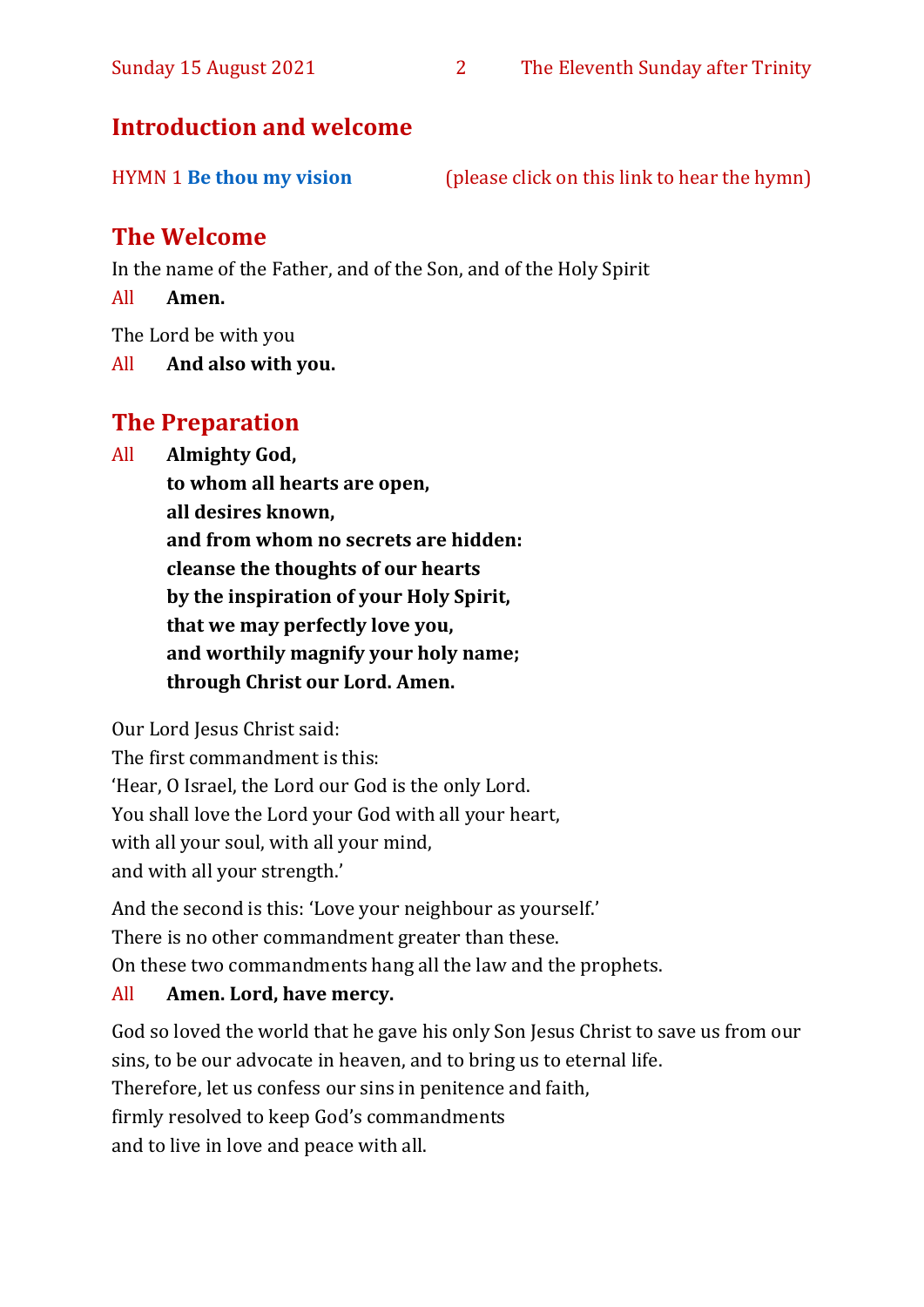All **Almighty God, our heavenly Father, we have sinned against you and against our neighbour in thought and word and deed, through negligence, through weakness, through our own deliberate fault. We are truly sorry and repent of all our sins. For the sake of your Son Jesus Christ, who died for us, forgive us all that is past and grant that we may serve you in newness of life to the glory of your name. Amen.**

Almighty God,

who forgives all who truly repent, have mercy upon you, pardon and deliver you from all your sins, confirm and strengthen you in all goodness, and keep you in life eternal; through Jesus Christ our Lord. All **Amen.**

#### **The Gloria**

This Gloria is sung to the tune of 'Cwm Rhondda'. Click **[here](about:blank)** for the tune.

All **Glory be to God in Heaven, Songs of joy and peace we bring, Thankful hearts and voices raising, To creation's Lord we sing. Lord we thank you, Lord we praise you, Glory be to God our King: Glory be to God our King. Lamb of God, who on our shoulders, Bore the load of this world's sin; Only Son of God the Father, You have brought us peace within. Lord, have mercy, Christ have mercy,**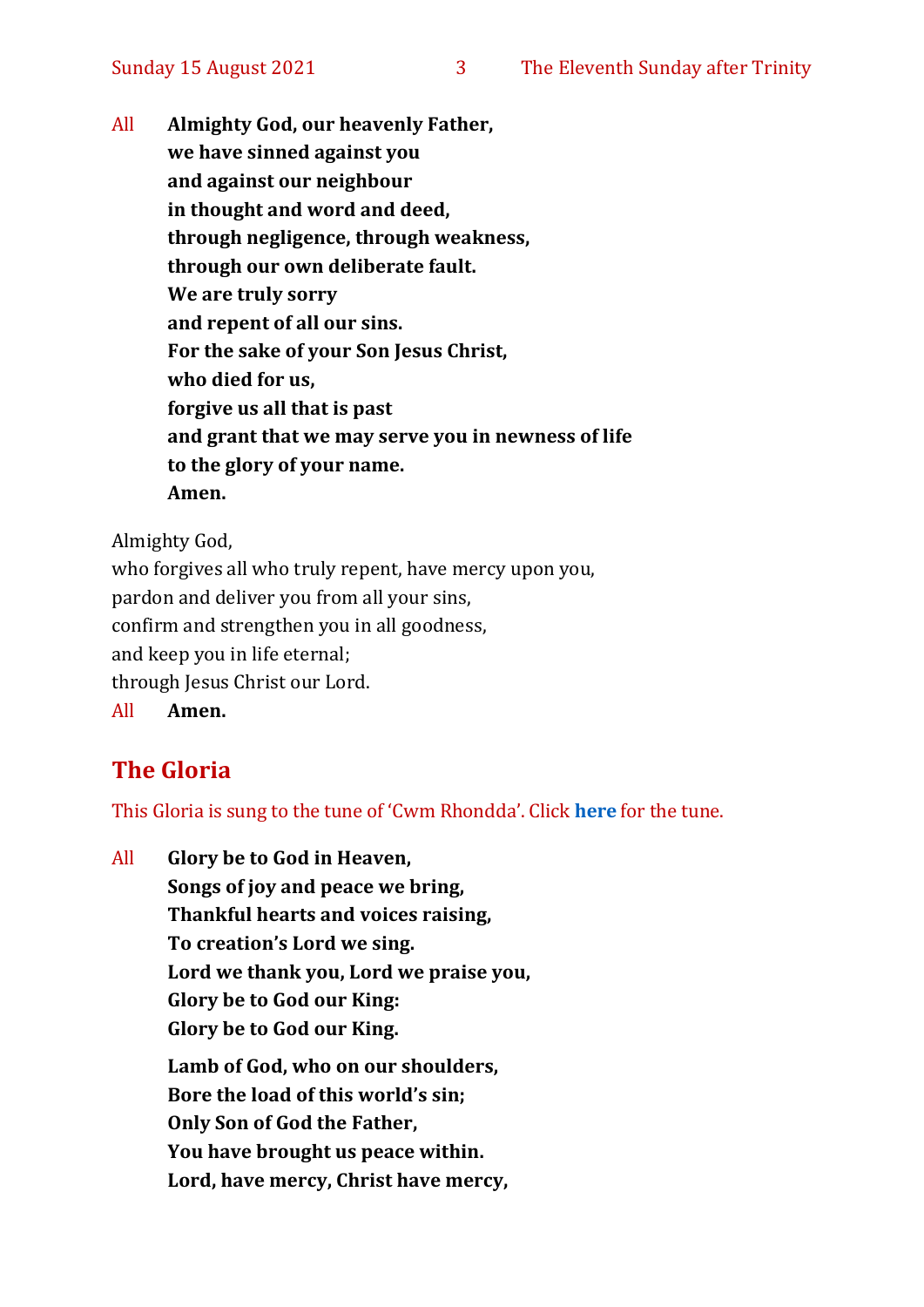**Now your glorious reign begin: Now your glorious reign begin.**

**You O Son of God are Holy, You we praise with one accord. None in heav'n or earth is like you, Only you are Christ the Lord. With the Father and the Spirit, Ever worshipped and adored: Ever worshipped and adored.**

#### **The Collect for the Eleventh Sunday after Trinity**

God of glory, the end of our searching, help us to lay aside all that prevents us from seeking your kingdom, and to give all that we have to gain the pearl beyond all price, through our Saviour Jesus Christ. All **Amen.**

#### **First reading**

A reading from the Book of Proverbs

Wisdom has built her house, she has hewn her seven pillars. She has slaughtered her animals, she has mixed her wine, she has also set her table. She has sent out her servant-girls, she calls from the highest places in the town, 'You that are simple, turn in here!' To those without sense she says, 'Come, eat of my bread and drink of the wine I have mixed. Lay aside immaturity, and live, and walk in the way of insight.' *Proverbs 9:1–6* This is the Word of the Lord

All **Thanks be to God.**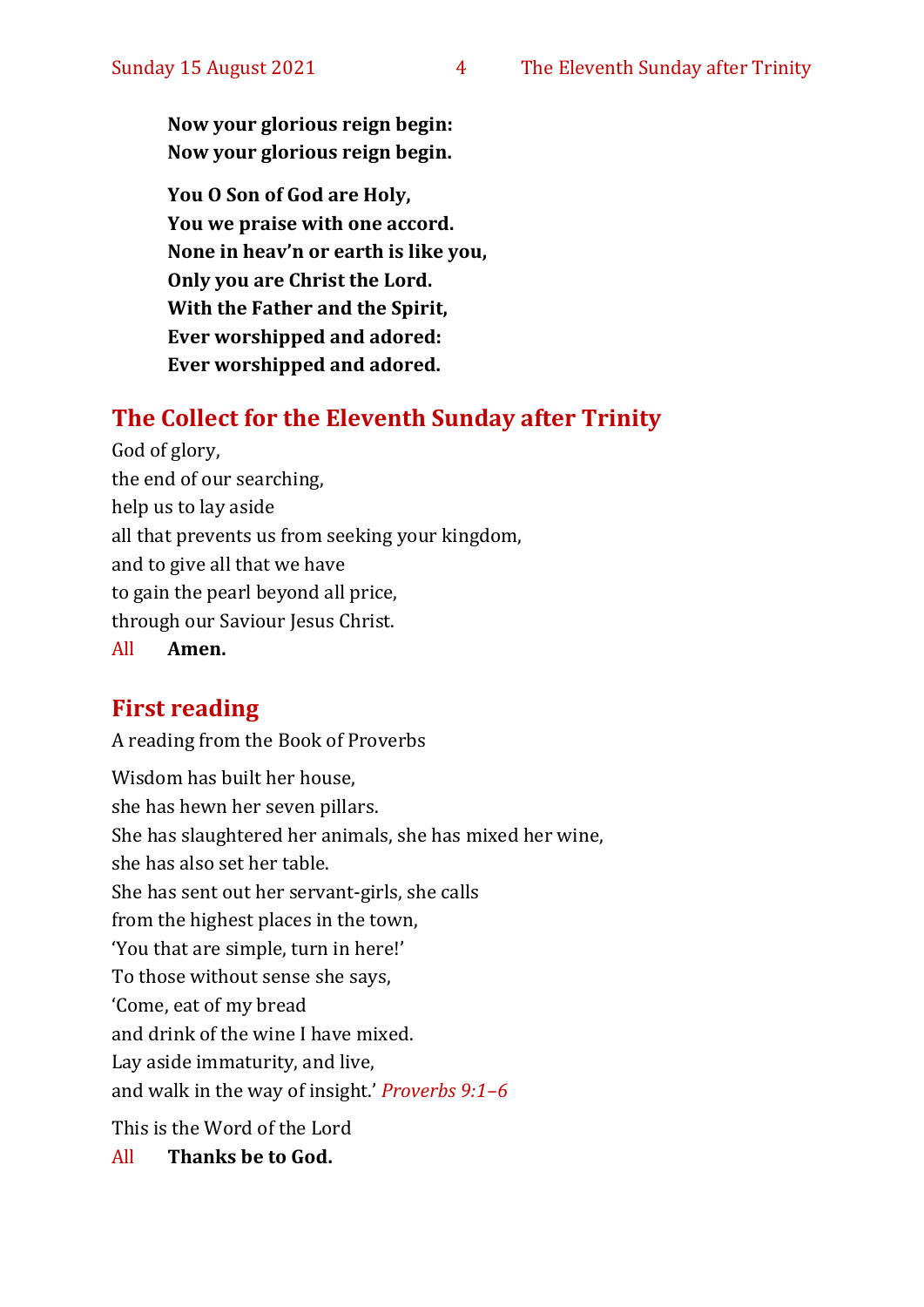#### **Second reading**

A reading from St Paul's Letter to the Ephesians

Be careful then how you live, not as unwise people but as wise, making the most of the time, because the days are evil. So do not be foolish, but understand what the will of the Lord is. Do not get drunk with wine, for that is debauchery; but be filled with the Spirit, as you sing psalms and hymns and spiritual songs among yourselves, singing and making melody to the Lord in your hearts, giving thanks to God the Father at all times and for everything in the name of our Lord Jesus Christ. *Ephesians 5:15–20*

This is the Word of the Lord

All **Thanks be to God.**

#### HYMN 2 **Perfect [wisdom of our God](https://www.youtube.com/watch?v=hSnzYnOe6kI)** (click on this link to hear the hymn)

#### **Gospel reading**

Hear the Gospel of our Lord Jesus Christ according to John

#### All **Glory to you O Lord.**

Jesus said, 'I am the living bread that came down from heaven. Whoever eats of this bread will live forever; and the bread that I will give for the life of the world is my flesh.' The Jews then disputed among themselves, saying, 'How can this man give us his flesh to eat?' So Jesus said to them, 'Very truly, I tell you, unless you eat the flesh of the Son of Man and drink his blood, you have no life in you. Those who eat my flesh and drink my blood have eternal life, and I will raise them up on the last day; for my flesh is true food and my blood is true drink. Those who eat my flesh and drink my blood abide in me, and I in them. Just as the living Father sent me, and I live because of the Father, so whoever eats me will live because of me. This is the bread that came down from heaven, not like that which your ancestors ate, and they died. But the one who eats this bread will live forever.' *John 6:51–58*

This is the Gospel of the Lord

#### All **Praise to you O Christ.**

#### **Sermon**

Over the last couple of weeks we have heard in scripture the continuing theme of Christ revealing Himself as the Bread of Heaven. And there's nothing like a good meal, especially when you are really hungry. Food can be delicious, if it is prepared and presented well. But what makes it even better, is that if we are so famished, by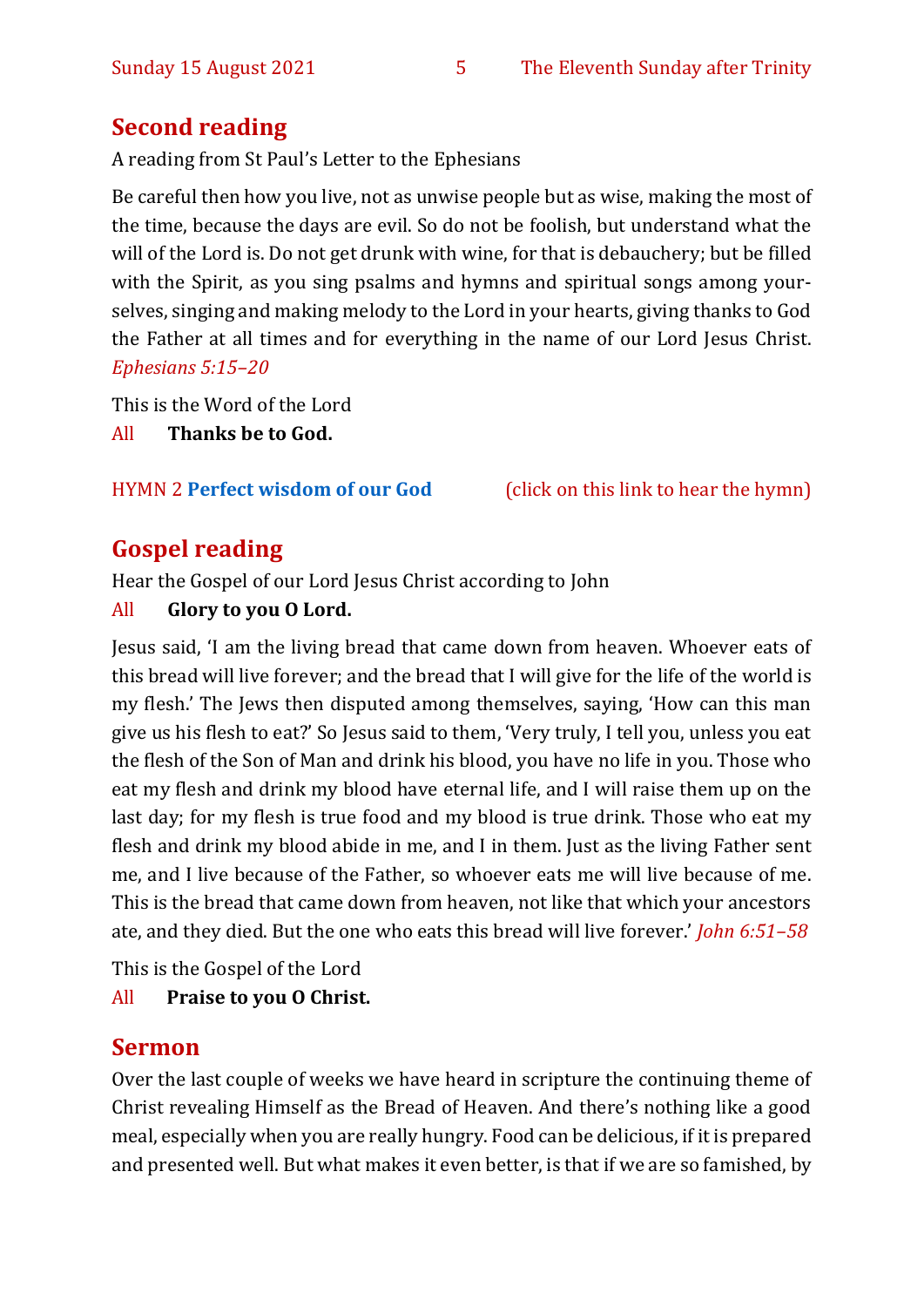the time we sit down, the food can taste especially wonderful. The other thing about a good meal is that it settles you down. I don't know about you but when I get hungry I get sort of jittery and jumpy. But a good meal seems to settle me down. I am more at peace and relaxed after a good meal. And of course a good meal gives us strength. Hunger can make us feel weak and tired. But a good meal, not one full of empty calories, but a nutritious meal that is good for us can give us strength and vitality. That is why they say that breakfast is so important. It gives us the energy to get the day started right.

Speaking of good meals, in today's Gospel Jesus says, 'I am the living bread that came down from Heaven.' Now some of the people who heard Jesus say this must have thought he was crazy! And can you blame them? If someone came in here talking like that we would think them of unsound mind. 'Whoever eats of this bread will live forever'. It sounds like the ranting of someone suffering a psychotic episode. Of course, when we hear Jesus talking like this we know the whole story, and think of the Last Supper. We think of Holy Communion and the bread and wine that represent Jesus giving his life for us. But at this point, the Last Supper has not taken place so we can't simply write this off as merely as an allusion to what was to become Holy Communion. Jesus is saying something here that has meaning apart from that.

Jesus is saying, 'I am the main course.' the part of a meal that fills us up and nourishes us the most. The main course is the steak and chips or the chicken curry and rice. Soup of the day to start and sticky toffee pudding for desert are wonderful but the main course makes or breaks the meal. Jesus is saying he is the meat and a glass of good red wine for our souls. This tells us that Jesus is Soul Food or in other words … the main food for the nourishment of our souls. What came before his ministry was good. The law and the prophets provided plenty of nourishment. The bread that Moses called down from heaven served as a starter and was fine. It was prepared by God after all. But what Jesus offers is what really feeds us … fills us up and gives us new life in him. But we sometimes lose sight of that fact. There is so much to feed on in church life. There are opportunities for Bible Study, fellowship, social activities, and meetings. All these things are worthy. But they are just the soup and the pudding. They are the starters and the deserts. The Jesus we meet in bread and wine, Sunday by Sunday, is the main course. In him we will find eternal life. We feed on him at the Eucharistic table when we consume his body and blood taking him into *our* bodies, hearts and lives so that (in the final words of the prayer we say before receiving Communion) 'we may evermore dwell in him, and he in us'.

Jesus says 'I am the living bread which came down from heaven.' And bread has been the main staple of people's diets since ancient times until relatively recently.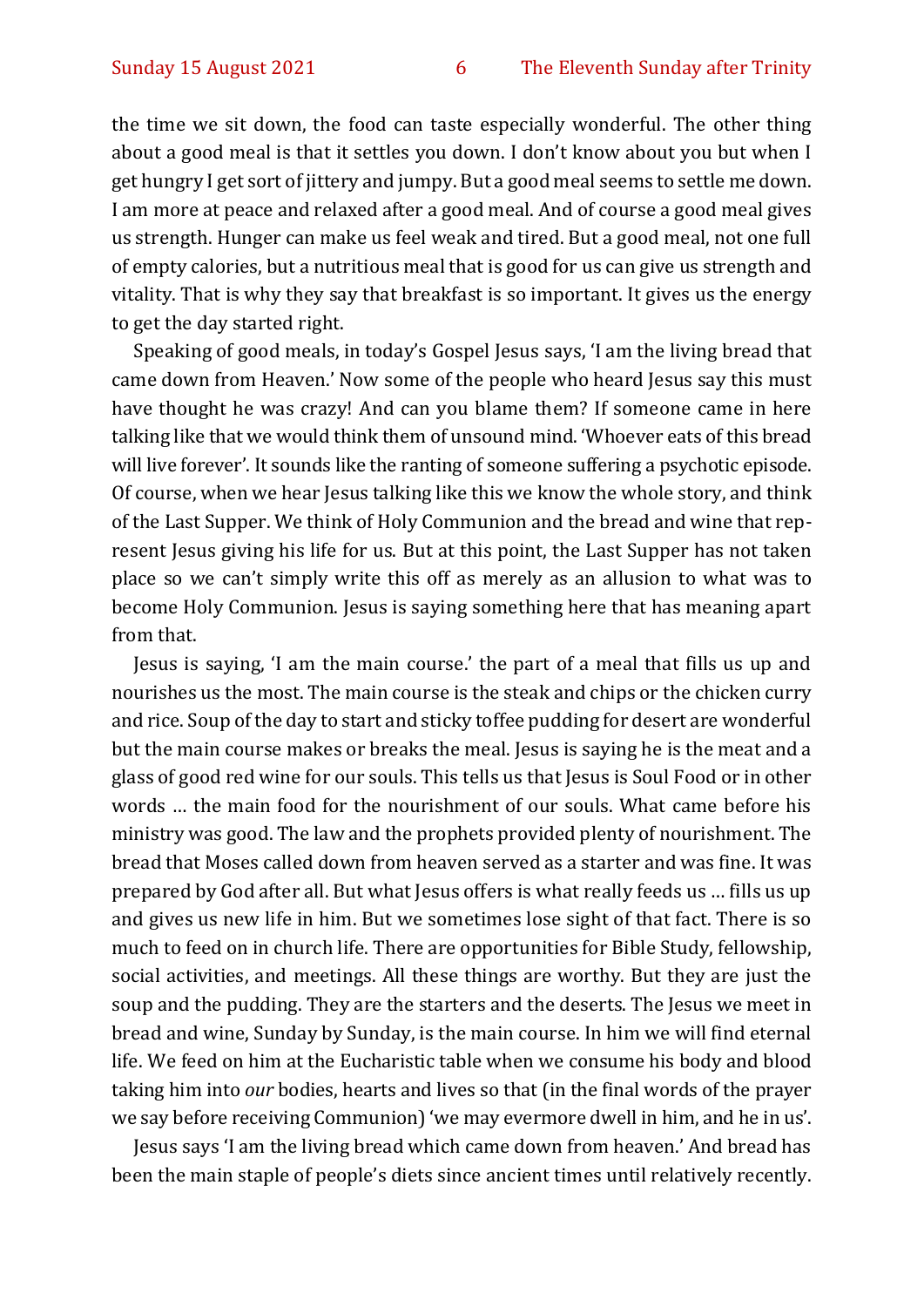People received most of their nourishment from bread. Even now we pray for our 'daily bread' in the prayer Jesus taught us. But to be nourished by bread you have to eat it. You have to take it into yourself. That is the way it is with Jesus. We have to take him in. We have to accept him and ask him into our hearts. We have to let him become a living part of us, Jesus is the main course and with any meal especially one that involves meat of some kind this involves taking life … a sacrifice. Jesus says, 'Very truly I tell you, unless you eat the flesh of the son of man and drink his blood you have no life in you' He is clearly also talking about sacrifice, his own death on the cross. Only through his death … his act of ultimate sacrifice is Jesus truly able to feed us. His death defeated the bonds of sin. And because sin was defeated, we have forgiveness and eternal life. For that to happen, a sacrifice had to be made, Jesus had to die so that we could be fed. Eternal life is a free gift for us, but it cost Jesus his life!

We therefore need to ask ourselves, 'Are we hungry?' Do we find that we sometimes grow spiritually weak? Do we feel jittery and nervous because our souls' blood sugar is low? Maybe we need a good meal? Jesus is the only soul food that promises eternal life. If we want to be truly filled and never hunger again, we have to feed on Jesus. We have to dine on him. Allowing his presence to fill our emptiness. Keeping him at the centre of our lives. Jesus is the bread of life. He died to feed us and give us eternal life.

So let's continue to feed on him in worship, in prayer, in Bible study, in service and (as we come to his table) in bread and wine. Remember his words in this morning's Gospel reading: 'Those who eat my flesh and drink my blood, have eternal life, and I will raise them up on the last day.' Amen.

#### **The Creed**

Do you believe and trust in God the Father, the source of all being and life, the one for whom we exist?

#### All **We believe and trust in him.**

Do you believe and trust in God the Son, who took our human nature, died for us and rose again?

#### All **We believe and trust in him.**

Do you believe and trust in God the Holy Spirit, who gives life to the people of God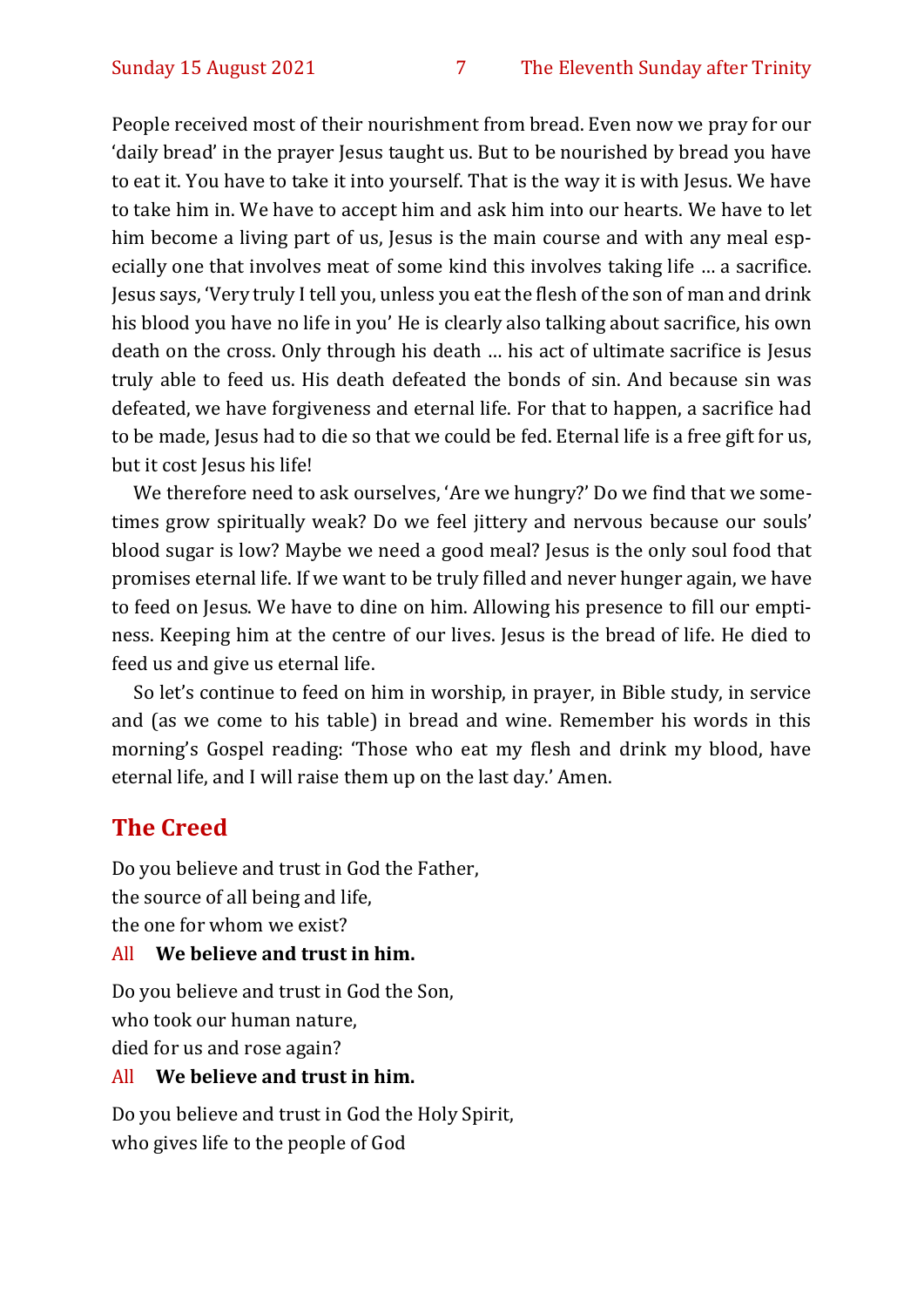and makes Christ known in the world?

#### All **We believe and trust in him.**

This is the faith of the Church.

All **This is our faith. We believe and trust in one God, Father, Son and Holy Spirit. Amen.**

#### **Prayers of intercession**

Everlasting God as we approach your throne in the House of Wisdom in humility and simplicity we ask that you will hear our prayers of thanksgiving and intercession.

Almighty God we pray for our churches in East Oldham and ask that our church here in Clarksfield and Waterhead. be given a clear vision of what is needed to be both focused and relevant in all that is good and serves your purpose of spreading the Good News to both residents and visitors.

#### *(short silence)*

Lord, in your Mercy

#### All **Hear our Prayer**

Creator God we thank you for the beauty of the created world: for its wonderful variety and the bounty that it brings forth. Help us all to be good stewards showing love and friendship to all peoples and the enjoying the warmth and light they bring to our lives. Be close to all who govern ensuring the decisions that they make, day by day, are made for the benefit all of the people entrusted to them in their leadership.

#### *(short silence)*

Lord, in your Mercy

#### All **Hear our Prayer**

Father God we pray for our own communities and all of our neighbours. We thank you also for our families and friends, raising before you those we know with particular needs. May your peace and love surround them bringing with it comfort and strength.

#### *(short silence)*

Lord, in your Mercy All **Hear our Prayer**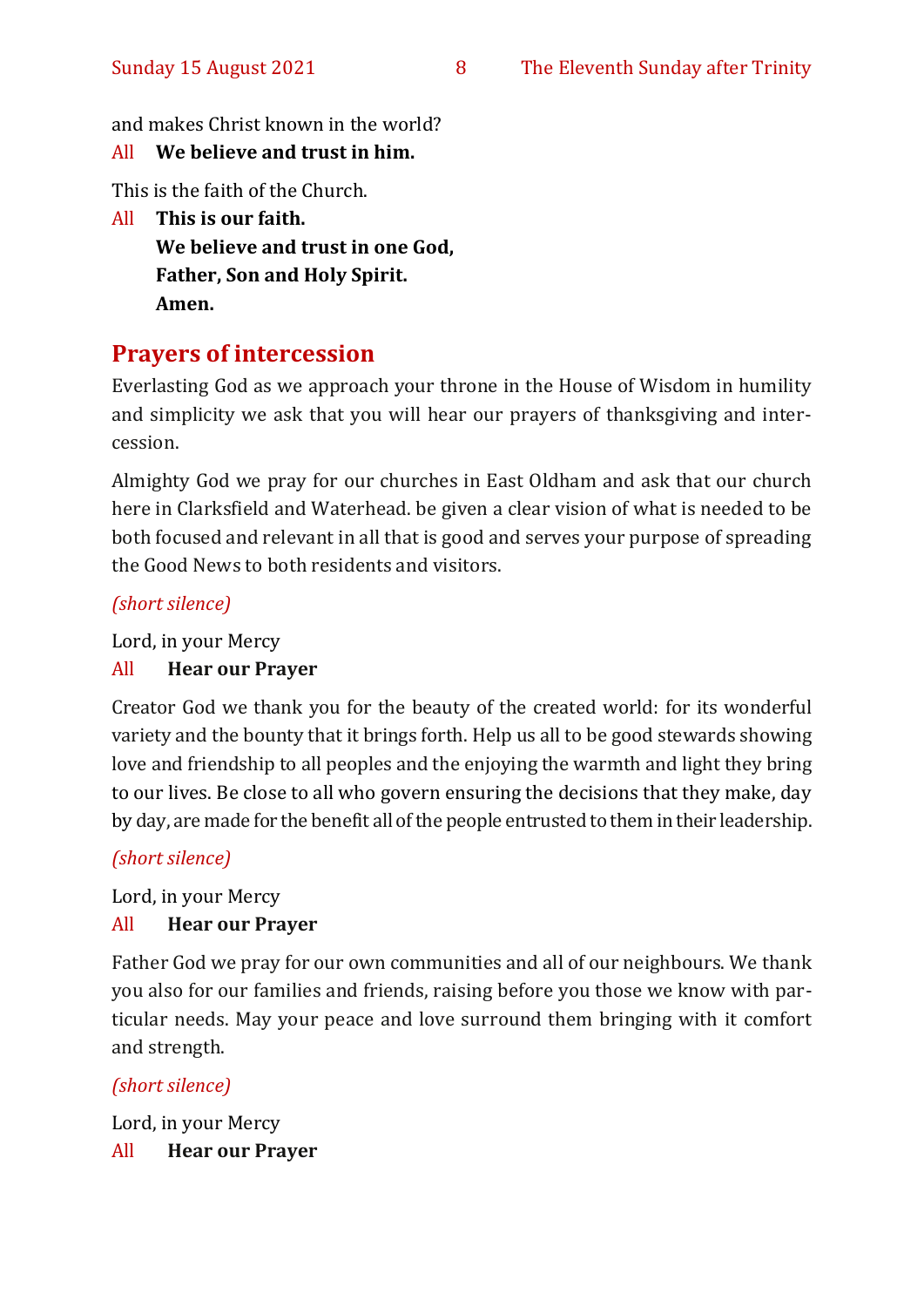Gracious God we thank you for those we know who are on the road to recovery and for the miracle of healing. We pray for all who minister to the sick and infirm, both at home and in hospitals and care homes. We name before you now, those we know who are ill or in need of our prayers asking that through these requests they may all experience the light of the Gospel and a real sense of your healing presence … *add names of those requesting prayer*

#### *(short silence)*

Lord, in your Mercy

#### All **Hear our Prayer**

Merciful God we pray for those whose lives have been shattered by the death of someone close and dear to them. We pray for members of our natural and church families who have died and whose anniversary we remember now … *add names of the recently departed or on Anniversary list*

#### *(short silence)*

Lord, in your Mercy

#### All **Hear our Prayer**

Faithful God receive our intercessions and thanksgiving on behalf of the church and the world. Hear our prayers and reward our stewardship of this earth with the riches of heaven.

Lord, in your Mercy

#### All **Hear our Prayer**

Merciful Father,

All **accept these prayers for the sake of your Son, our Saviour Jesus Christ. Amen.**

#### **The peace**

Peace to you from God our heavenly Father. Peace from his Son Jesus Christ who is our peace. Peace from the Holy Spirit, the Life-giver

The peace of the Lord be always with you,

All **And also with you.**

HYMN 3 **[I am the bread of life](https://www.youtube.com/watch?v=S-HU0wfR_xw)** (please click on this link to hear the hymn)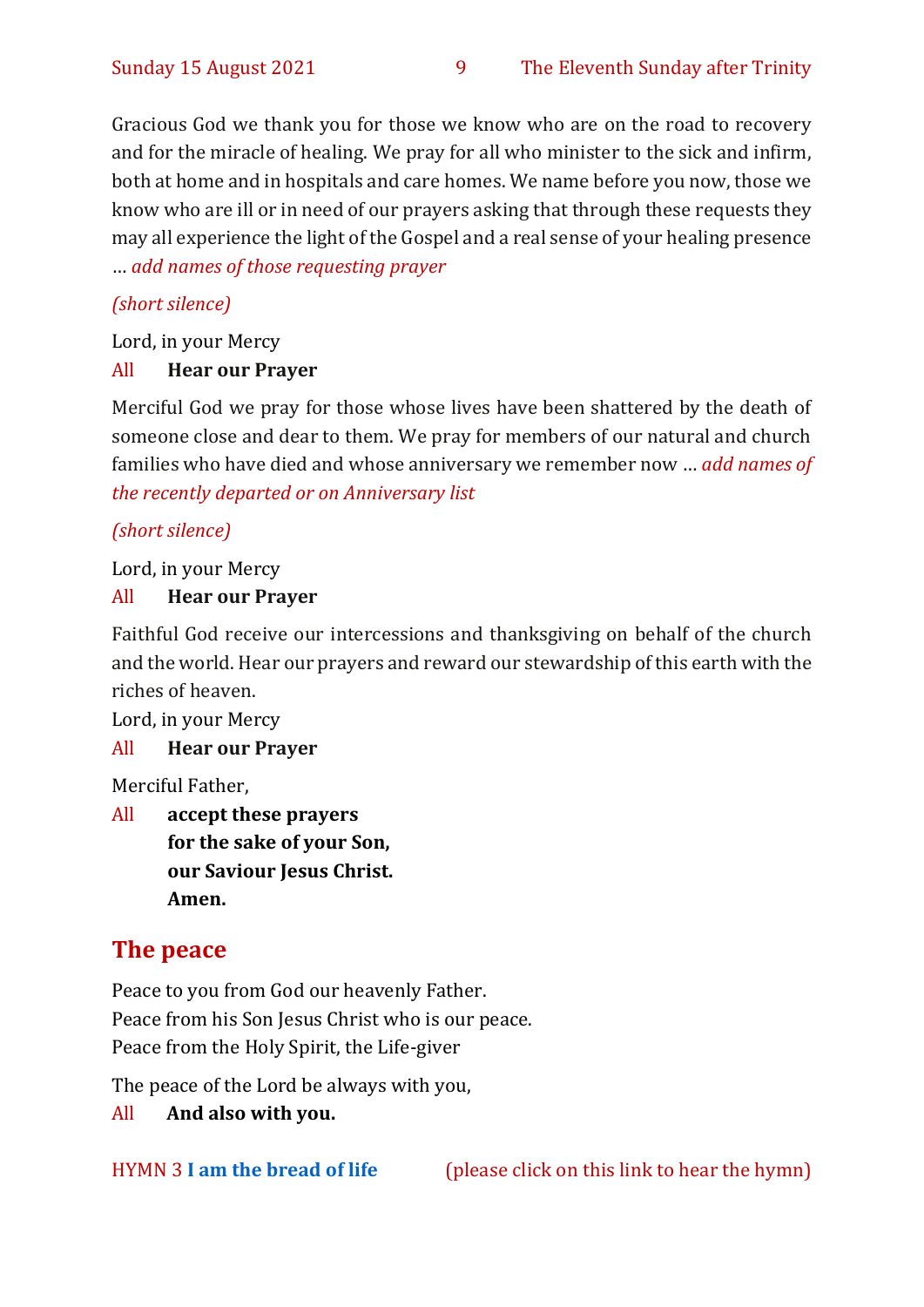The liturgy of the Communion Service appears below

## The Dismissal

The peace of God which passes all understanding, keep your hearts and minds in the knowledge and love of God, and of his Son Jesus Christ our Lord; and the blessing and the blessing of God almighty, the Father, the Son, and the Holy Spirit, be among you and remain with you always. and the blessing of God the Almighty: Father, Son, and Holy Spirit, be with you now and remain with you always. All **Amen.**

HYMN 4 **[Peace of Christ](https://www.youtube.com/watch?v=Waitmz6C100)** (please click on this link to hear the hymn)

Go in peace to love and serve the Lord.

All **In the name of Christ. Amen.**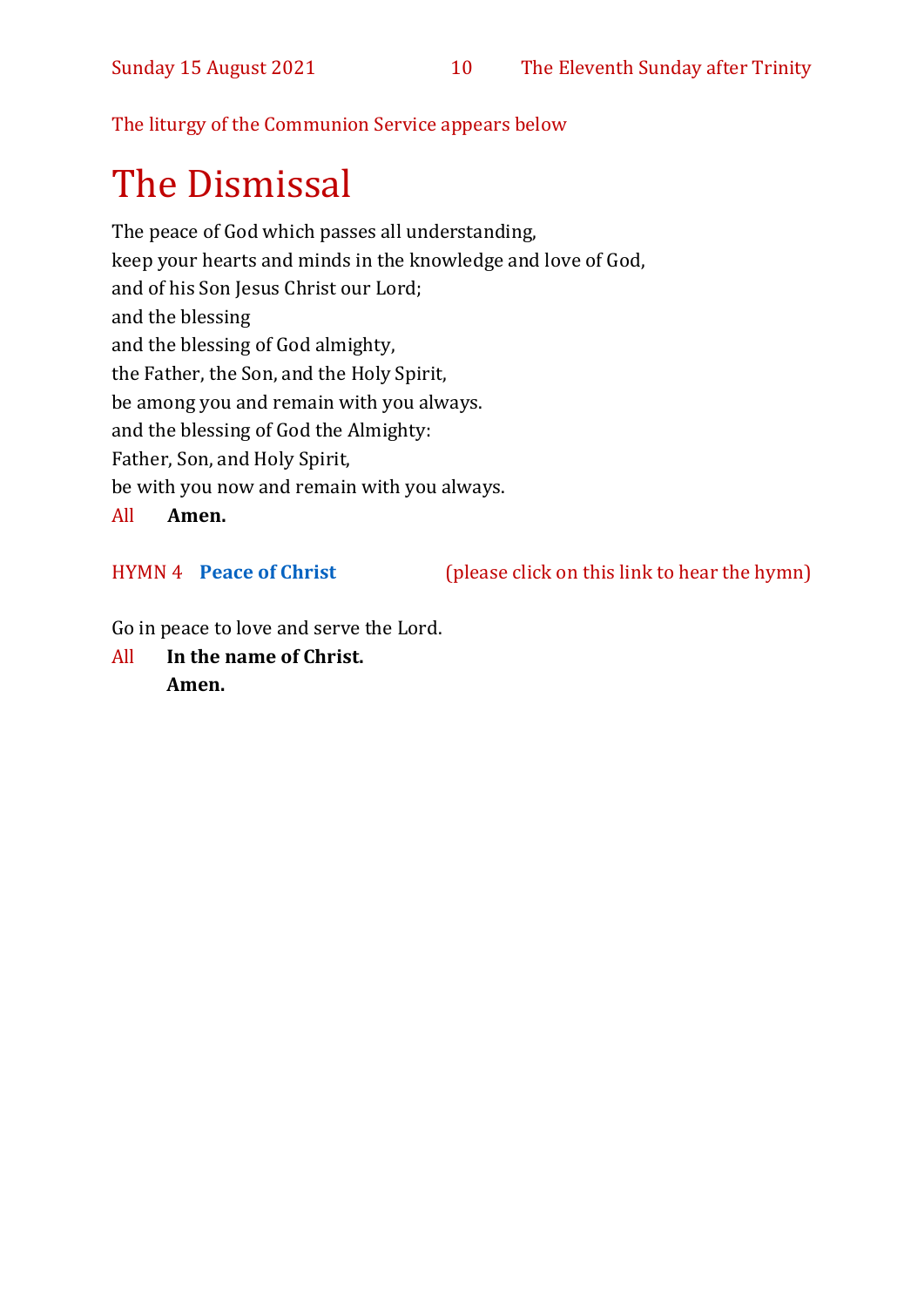## The Liturgy of the Sacrament

#### Eucharistic Prayer (prayer E)

The Lord be with you

#### All **and also with you.**

Lift up your hearts.

#### All **We lift them to the Lord.**

Let us give thanks to the Lord our God.

#### All **It is right to give thanks and praise.**

Father, you made the world and love your creation. You gave your Son Jesus Christ to be our Saviour. His dying and rising have set us free from sin and death. And so we gladly thank you, with saints and angels praising you, and saying,

All **Holy, holy, holy Lord, God of power and might, heaven and earth are full of your glory. Hosanna in the highest. Blessed is he who comes in the name of the Lord. Hosanna in the highest.**

We praise and bless you, loving Father, through Jesus Christ, our Lord; and as we obey his command, send your Holy Spirit, that broken bread and wine outpoured may be for us the body and blood of your dear Son.

On the night before he died he had supper with his friends and, taking bread, he praised you. He broke the bread, gave it to them and said: Take, eat; this is my body which is given for you; do this in remembrance of me.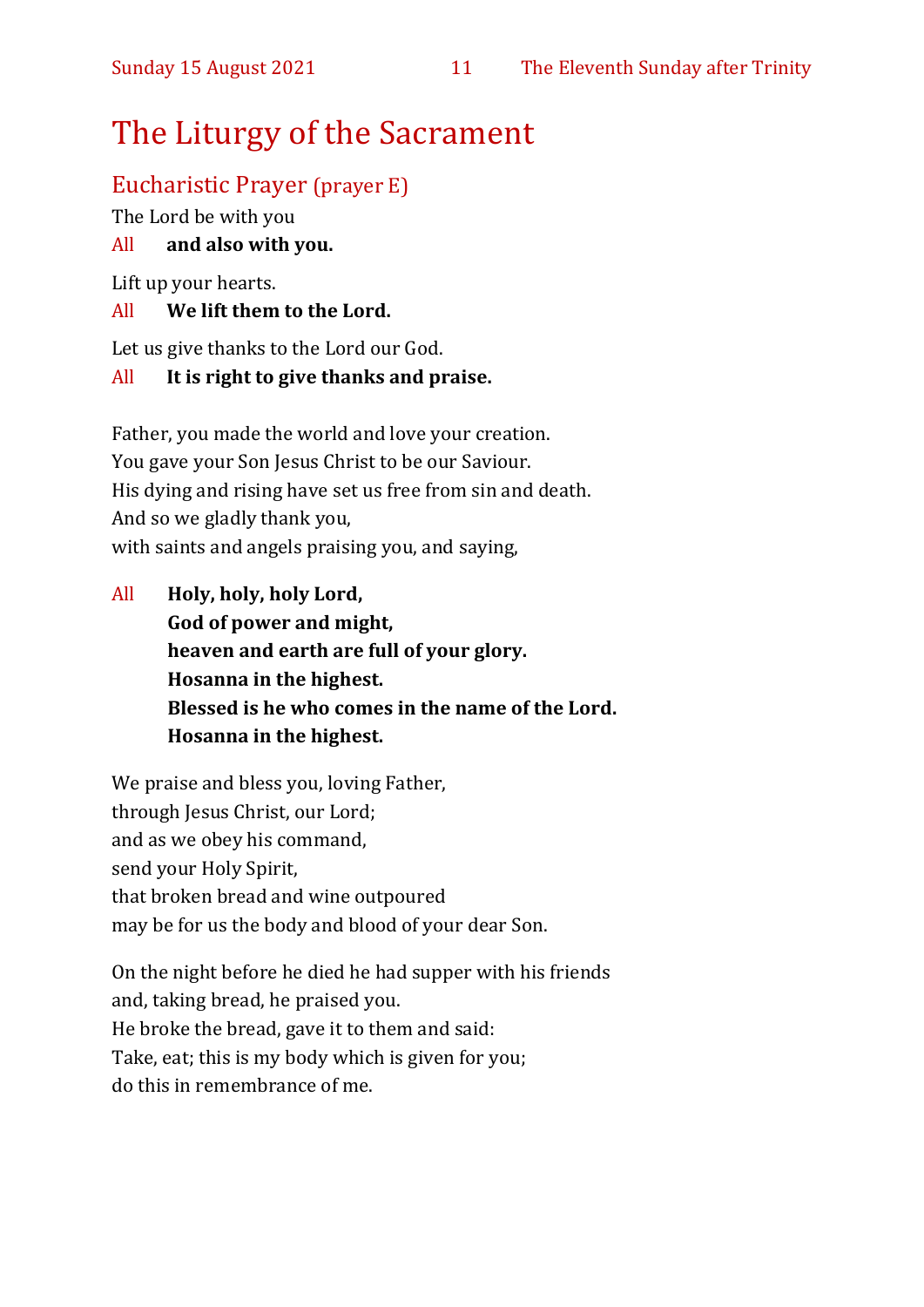When supper was ended he took the cup of wine. Again he praised you, gave it to them and said: Drink this, all of you; this is my blood of the new covenant, which is shed for you and for many for the forgiveness of sins. Do this, as often as you drink it, in remembrance of me.

So, Father, we remember all that Jesus did, in him we plead with confidence his sacrifice made once for all upon the cross.

Bringing before you the bread of life and cup of salvation, we proclaim his death and resurrection until he comes in glory.

Great is the mystery of faith:

#### All **Christ has died. Christ is risen. Christ will come again.**

Lord of all life, help us to work together for that day when your kingdom comes and justice and mercy will be seen in all the earth.

Look with favour on your people, gather us in your loving arms and bring us with all the saints to feast at your table in heaven.

Through Christ, and with Christ, and in Christ, in the unity of the Holy Spirit, all honour and glory are yours, O loving Father, for ever and ever.

All **Amen.**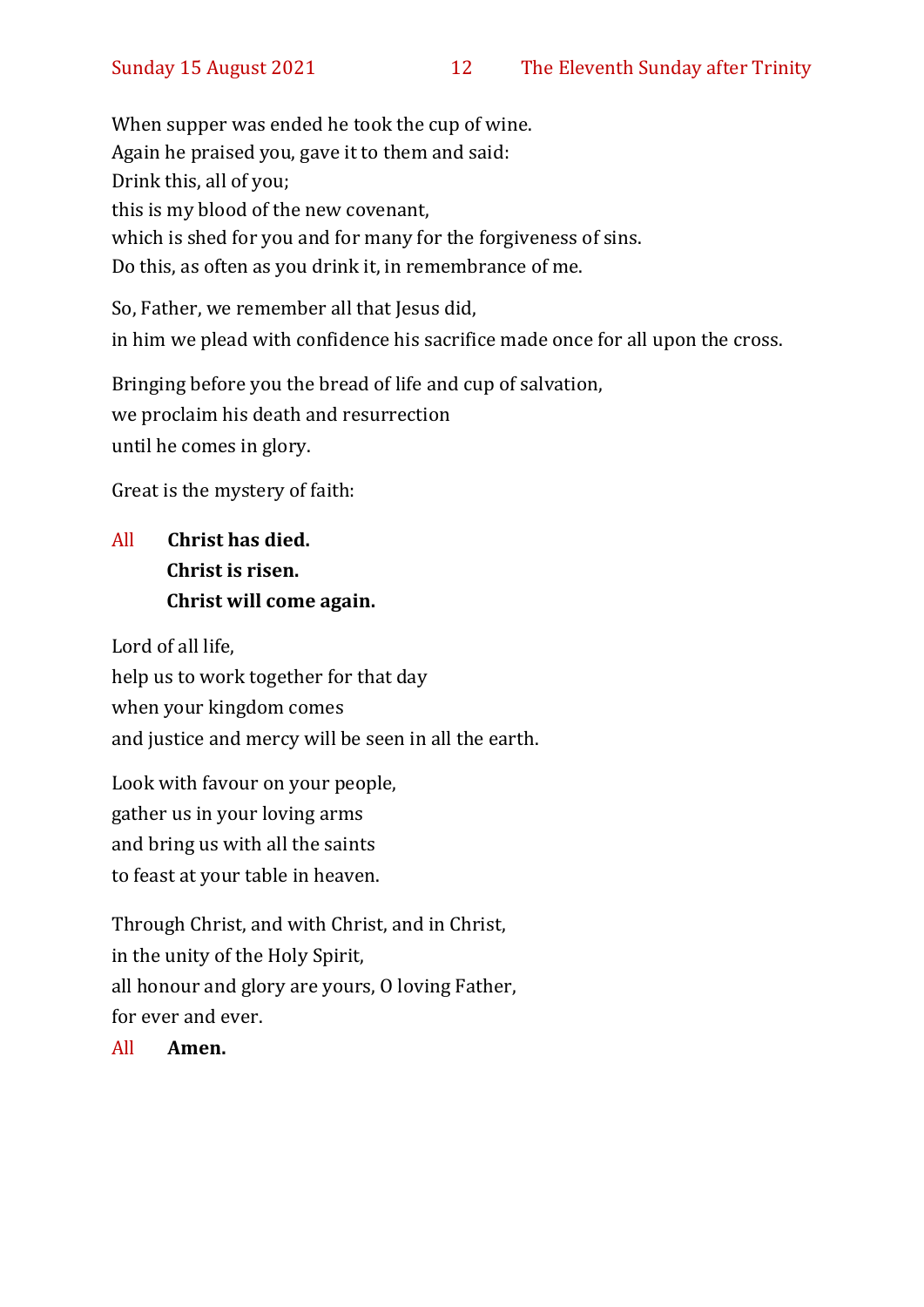#### The Lord's Prayer

As our Saviour taught us, so we pray

All **Our Father in heaven, hallowed be your name, your kingdom come, your will be done, on earth as in heaven. Give us today our daily bread. Forgive us our sins as we forgive those who sin against us. Lead us not into temptation but deliver us from evil. For the kingdom, the power,** 

**and the glory are yours now and for ever. Amen.**

#### Breaking of the Bread

We break this bread to share in the body of Christ.

- All **Though we are many, we are one body, because we all share in one bread.**
- All **Lamb of God,**

**you take away the sin of the world, have mercy on us.**

**Lamb of God, you take away the sin of the world, have mercy on us.**

**Lamb of God, you take away the sin of the world, grant us peace.**

Draw near with faith. Receive the body of our Lord Jesus Christ which he gave for you, and his blood which he shed for you. Eat and drink in remembrance that he died for you, and feed on him in your hearts by faith with thanksgiving.